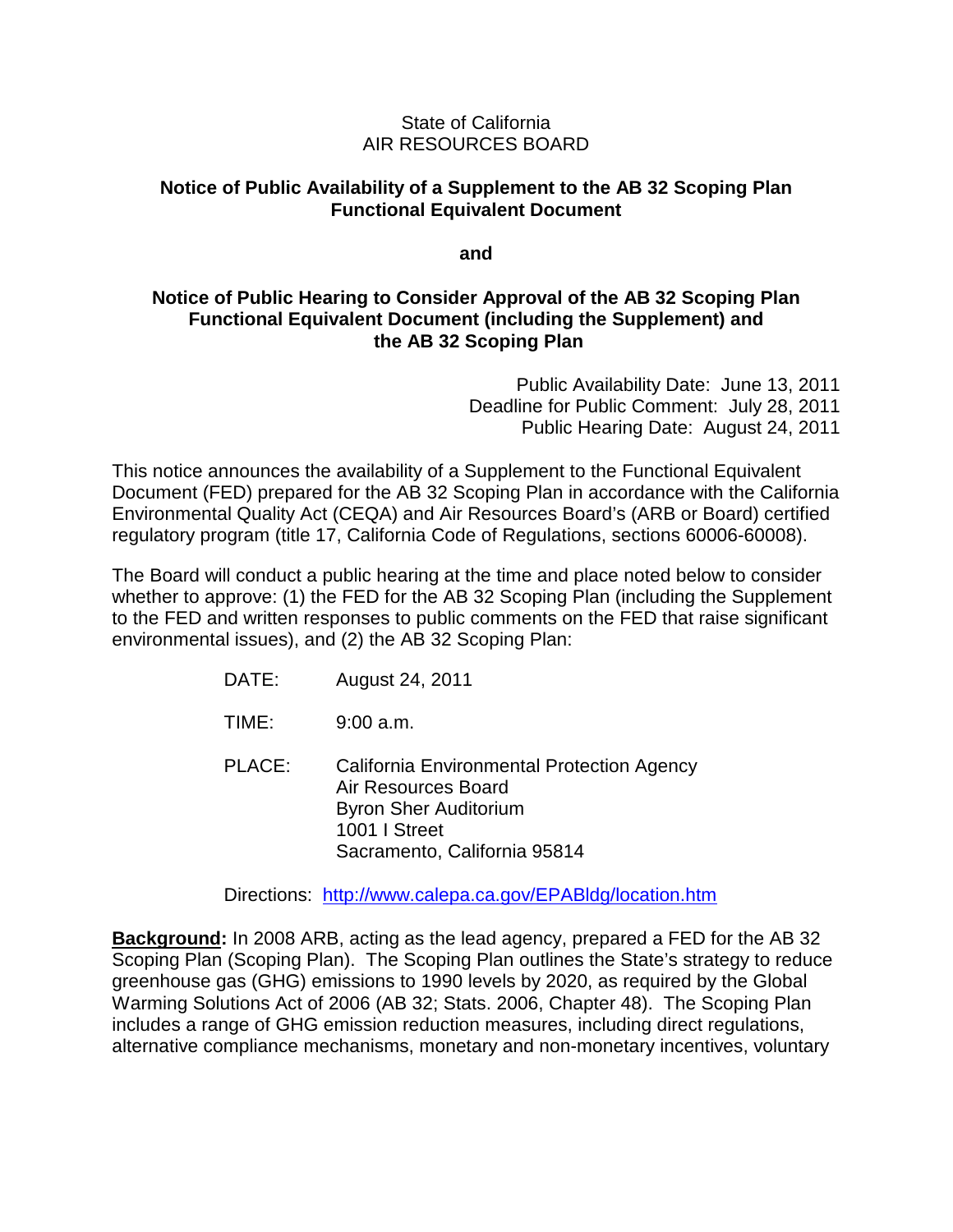actions, a market-based cap-and-trade system, and a fee regulation to fund the program. A draft Scoping Plan was released for public review and comment on June 26, 2008, followed by workshops in July and August 2008. On October 15, 2008, the proposed 2008 Scoping Plan was released for a 45 day public review and comment period along with a FED that analyzed the potentially significant environmental impacts that could result from implementing the measures considered in the plan. Following the public review and comment period, the Scoping Plan and the FED were considered by the Board at a December 11, 2008 public hearing, and were subsequently finally approved by the Board's Executive Officer on May 11, 2009.

The FED included an analysis of a range of five alternatives to the Scoping Plan, including: a no project alternative, an alternative based on cap-and-trade, an alternative based on source-specific regulatory requirements, an alternative based on a carbon fee or tax, and an alternative based on a variation of proposed strategies.

A lawsuit was filed challenging ARB's approval of the Scoping Plan, and on May 20, 2011, a Final Order was issued by Judge Goldsmith of the San Francisco County Superior Court (*Association of Irritated Residents, et al. v. California Air Resources Board, et al*., Case No. CPF-09-509562). Although the court upheld the impact analysis contained in the FED, the court found that the FED's analysis of project alternatives was not sufficient for informed decision-making and public review under CEQA. Although ARB disagrees with the court's finding and has appealed the decision, in the interest of public participation and informed decision-making, ARB staff prepared a Supplement to the FED for the Scoping Plan. The Supplement provides an expanded and revised analysis of the five alternatives discussed in the FED that, if approved, will supersede and replace the project alternatives section of the FED found at pages J-74 to J-90. The Board will reconsider its prior decision on the Scoping Plan based on the expanded environmental analysis provided in the Supplement.

#### **Submittal of Comments:**

In accordance with CEQA, the Supplement to the AB 32 Scoping Plan FED is being circulated for public review without recirculating the FED. ARB invites comments on the Supplement; comments will be accepted during a 45-day public comment period that begins on June 13, 2011 and ends on July 28, 2011.

To be considered by the Board, written comments must be received **no later than July 28, 2011**, and must be addressed to the following:

Postal mail: Clerk of the Board, Air Resources Board 1001 I Street, Sacramento, California 95814

Electronic submittal: <http://www.arb.ca.gov/lispub/comm/bclist.php>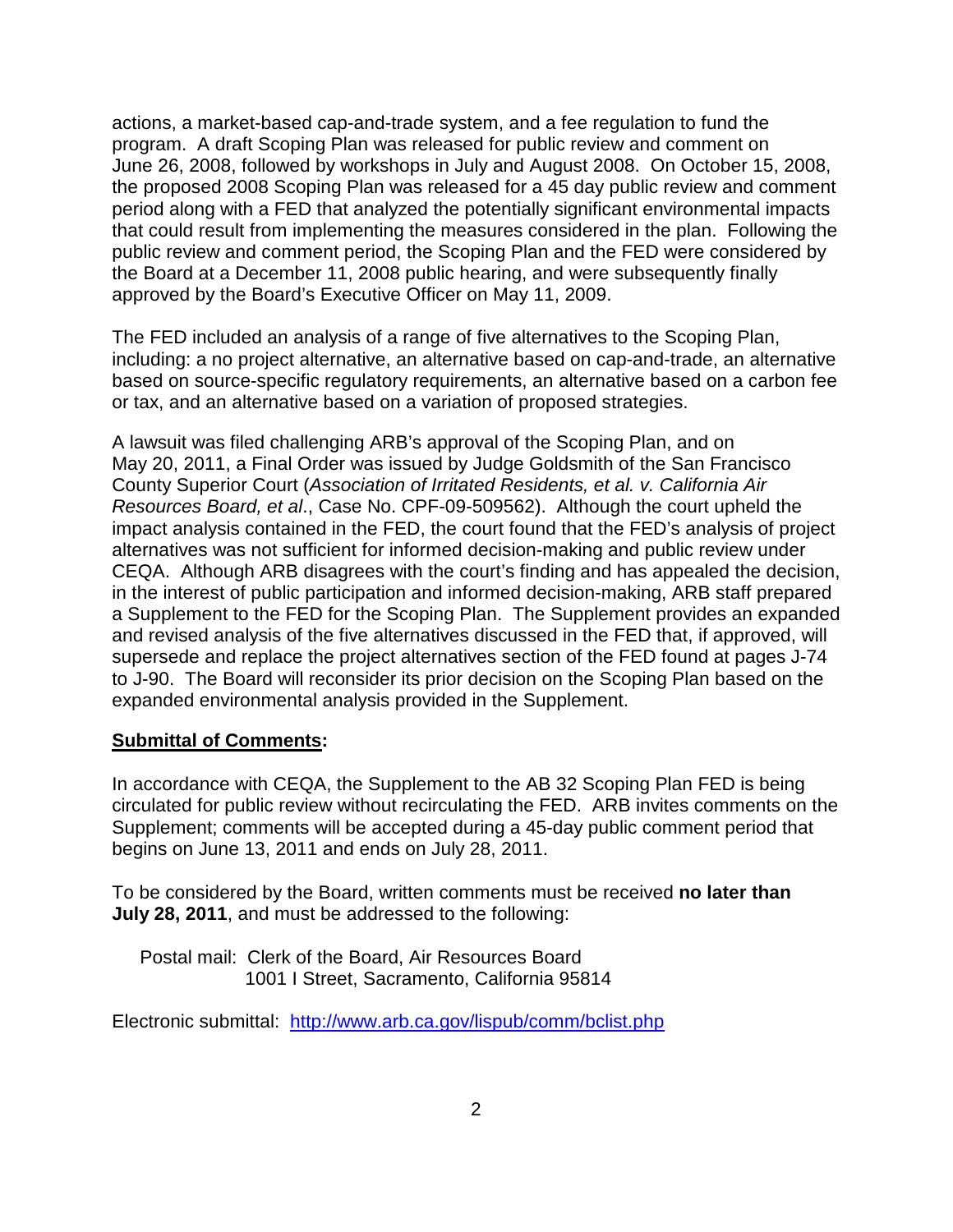The Supplement is available at the Public Information Office, Air Resources Board, Visitors and Environmental Services Center, 1001 I Street, First Floor, Sacramento, California 95814 or on ARB's website at:

<http://www.arb.ca.gov/cc/scopingplan/document/scopingplandocument.htm>

More information about the AB 32 Scoping Plan is also available at the website listed above, including copies of both the Scoping Plan and the FED.

During the 45-day comment period, ARB staff will also conduct a public workshop to discuss the Supplement and receive comments. The date and location of the workshop has not yet been determined, but this information will be posted at: <http://www.arb.ca.gov/cc/scopingplan/scopingplan.htm>

After the close of the 45-day public comment period, ARB staff will prepare written responses to comments received on the environmental analysis contained in the Supplement, as provided in title 17, California Code of Regulations, section 60007(a). Only comments relating to the Supplement will be considered and responded to in writing. The written responses to comments will also be posted on ARB's website prior to the August 24, 2011 Board hearing.

Please note that under the California Public Records Act (Gov. Code § 6250 et seq.), written and oral comments, attachments, and associated contact information (e.g., address, phone, email, etc.) become part of the public record and can be released to the public upon request. Additionally, this information may become available via Google, Yahoo, and any other search engines.

### **Board Hearing:**

At the August 24, 2011 public hearing, the Board will consider the FED (as amended by the Supplement to the FED) and the written responses to public comments on the FED prepared by ARB staff. The Board will also make a new decision on whether to approve the Scoping Plan as proposed in 2008, or to instead pursue one of the alternatives discussed in the Supplement (or a variation of the Scoping Plan or an alternative), based on the information contained in the FED, the Supplement, public comments, and written responses to comments received.

### **Special Accommodation Request:**

Special accommodation or language needs can be provided for any of the following:

- An interpreter to be available at the hearing;
- Documents made available in an alternate format (i.e., Braille, large print, etc.) or another language;
- A disability-related reasonable accommodation.